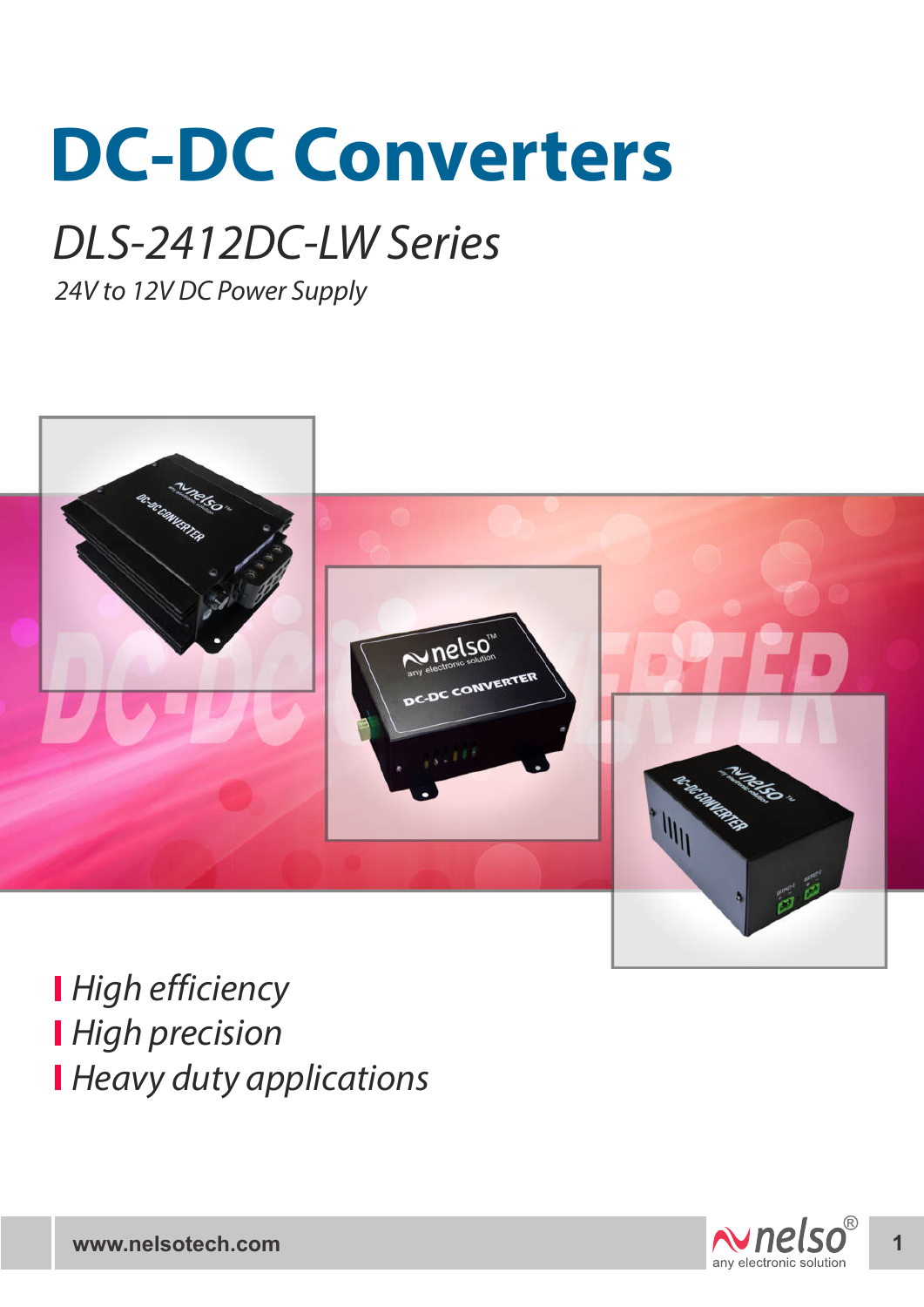#### **DLS-2412DC-LW Series DC-DC Converter Datasheet 22-28 VDC Input and 12VDC output**



## Applications:

- . Automotive
- . Telecommunications
- . . Distributed power
- Defense
- . Aerospace
- Aerospa<br>• Medical
- . And other applications requiring high efficiency

#### General Description:

Nelso<sup>®</sup> is manufacturer of high precision, high reliability DC-DC Converter in Kolkata, India. This product is designed to provide 24V to 12V power conversion for heavy duty applications.

#### Features:

- I CULUICS.<br>• Input-output isolation
- Input-output is<br>• High efficiency
- High efficiency<br>• High precision
- High precision<br>• Wide input voltage range
- Wide input voltage rang<br>• Over-voltage protection
- Under voltage protection .
- Under voltage protection<br>• Reverse polarity protection
- Reverse polarity protection<br>• Voltage transient protection
- Voltage transient pro<br>• Over load protection
- Over load protection<br>• Short circuit protection

#### Quick Reference Data:

| Model No.     | Input<br>Voltage | Output Output<br><b>Voltage</b> Current |        | <b>Efficiency</b> | <b>Ripple</b> |
|---------------|------------------|-----------------------------------------|--------|-------------------|---------------|
| DLS-2412DC-LW | 24V DC           | 12V DC                                  | $1-5A$ | $>80\%$           | $<$ 150 $mV$  |

### Electrical Specification:

| Input Voltage:                       | 22V - 28V DC                           |  |  |
|--------------------------------------|----------------------------------------|--|--|
| <b>Output Voltage:</b>               | 12V DC (Regulated)                     |  |  |
| <b>Output Current / Wattage:</b>     | 1 - 5A / 12W-60W                       |  |  |
| <b>Reverse Polarity:</b>             | 100V DC                                |  |  |
| Line Regulation:                     | ±1%                                    |  |  |
| Load Regulation:                     | $±$ 5% at terminal block               |  |  |
| <b>Switching Frequency:</b>          | 80 KHz                                 |  |  |
| <b>Efficiency:</b>                   | >80% Typical                           |  |  |
| Topology:                            | Transformer isolated flyback converter |  |  |
| <b>Operating Temperature:</b>        | -20 to 80 $^{\circ}$ C                 |  |  |
| Humidity:                            | Up to 95% RH                           |  |  |
| <b>Heat Sink Temperature:</b>        | $100^{\circ}$ C                        |  |  |
| <b>Storage Temperature Range:</b>    | $-55^{\circ}$ C to + 105 $^{\circ}$ C  |  |  |
| Weight:                              | 550gm                                  |  |  |
| Dimension (Length x Width x Height): | $146 \times 84 \times 57$ mm           |  |  |